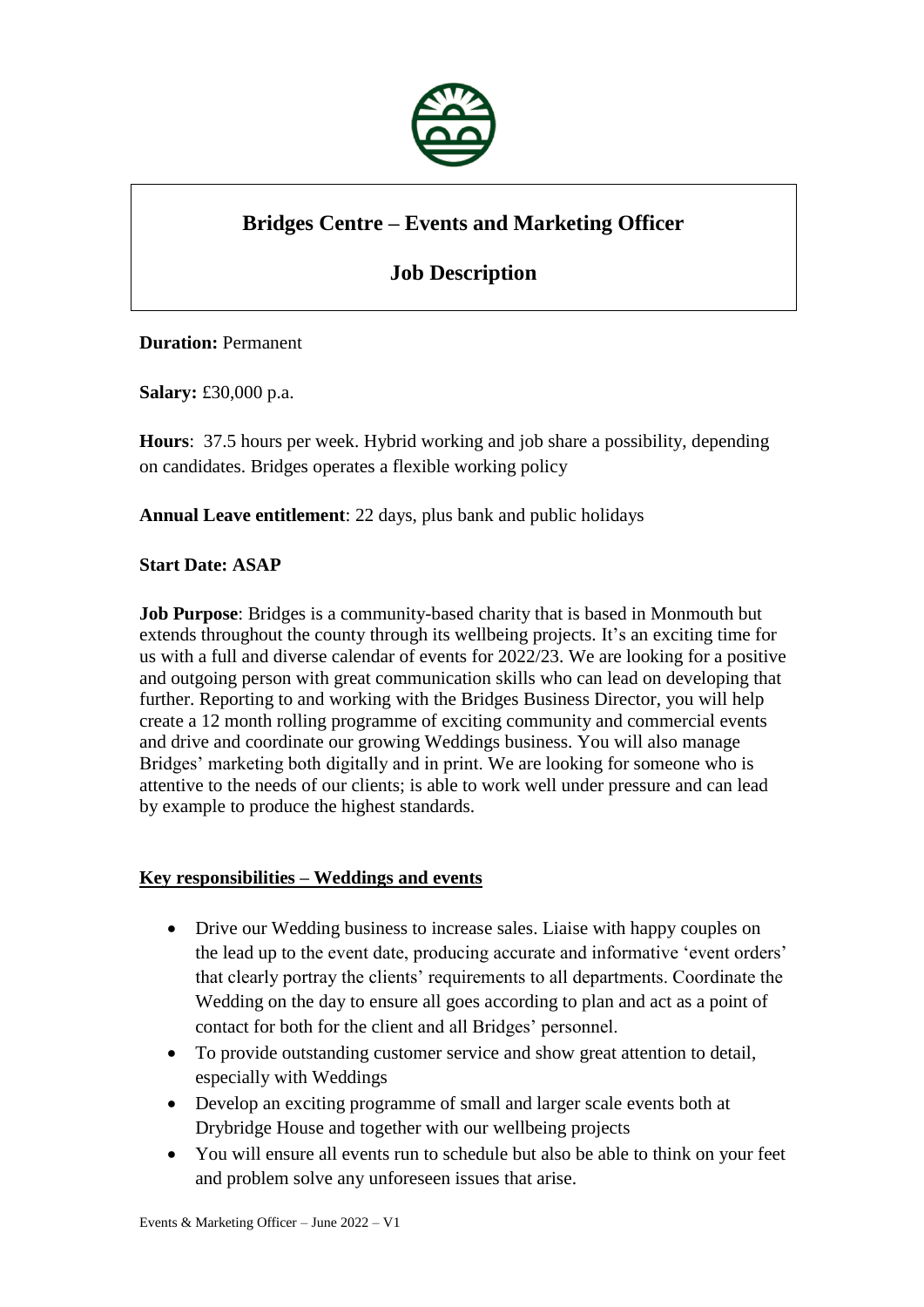- Make your customers feel welcome and provide an excellent experience for everyone.
- Work with the wedding coordinator to manage enquiries, organise viewings, prepare quotes and manage bookings
- Explore new opportunities and secondary revenue streams in order to stay on trend and maximise profit
- Produce accurate information for each event with clear instructions and briefing for events, bar staff and caretakers; ensure all booking information is recorded accurately
- Identify new opportunities and possible grant funds to develop exciting events that the community would like to see
- Ensuring compliance with Health & Safety for all events including producing risk assessments.
- Work with our volunteer fundraising team to identify new and innovative ways to host events and generate revenue

# **Key responsibilities - marketing**

- Drive a new approach towards social media and work with our contractor on designing and developing our new website
- Manage and grow a social media following
- Proactively drive market exposure and brand awareness, especially for Weddings. Develop a marketing strategy for both digital and other media
- Take time to build rapport and engage with customers
- Manage the day-to-day handling of all social media channels such as Facebook, Twitter, Instagram, Tiktok and YouTube, adapting content to suit different channels.
- Undertake audience research and analyse competitor activity
- Monitor, track, analyse and report on performance on social media platforms using Google Analytics and Facebook insights.
- Research and evaluate the latest trends and techniques in order to find new and vibrant opportunities.
- Recommend improvements to increase performance.
- Set targets to increase brand awareness and increase customer engagement.
- Motivate, and coach other team members on the benefits and use of social media. Encourage collaboration across teams and project streams.